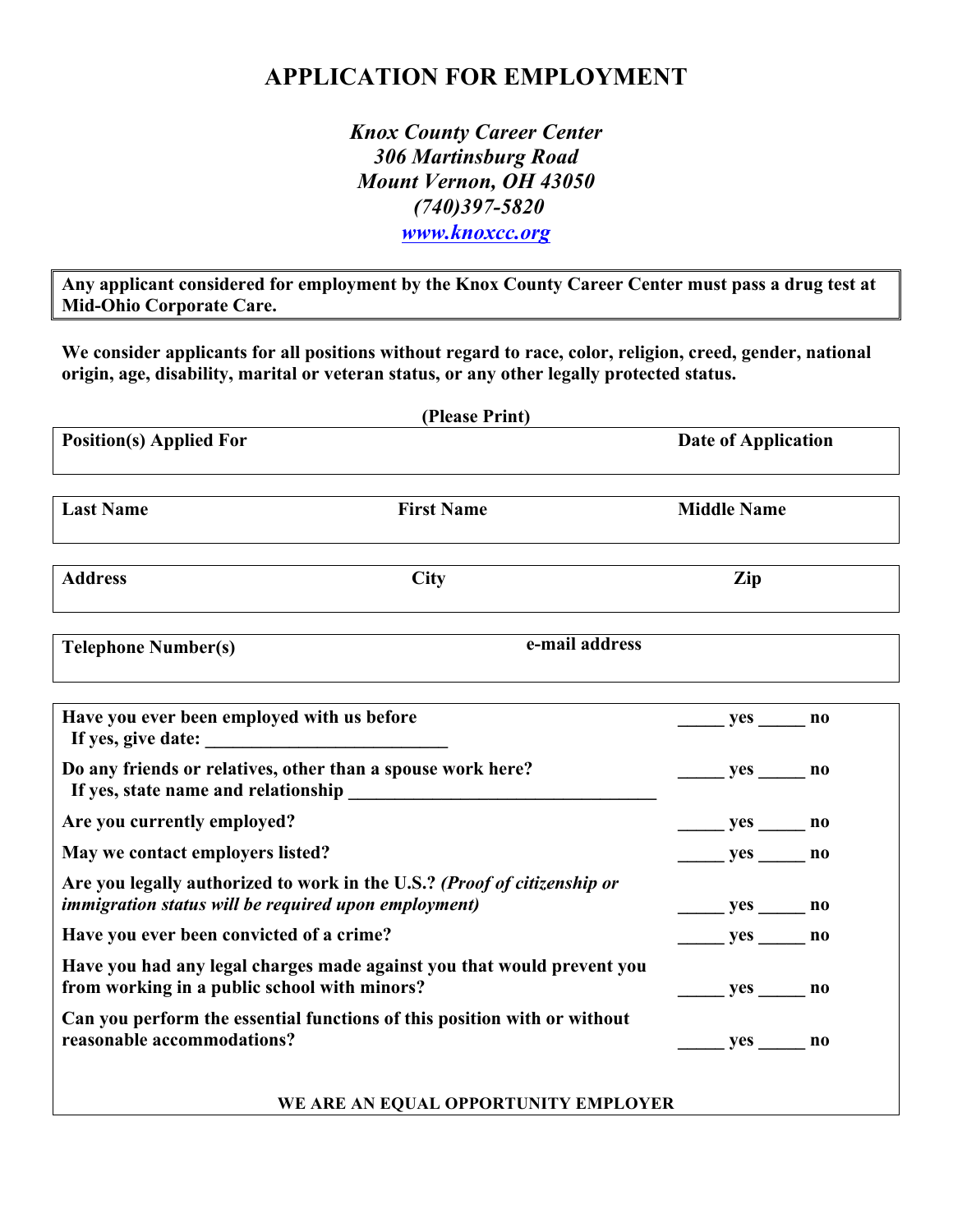### **EDUCATION**

| <b>School</b>                | <b>Name &amp; Address of School</b> | <b>Course of Study</b> | <b>Years Completed</b> | Diploma/Degree |
|------------------------------|-------------------------------------|------------------------|------------------------|----------------|
|                              |                                     |                        |                        |                |
| <b>High School</b>           |                                     |                        |                        |                |
|                              |                                     |                        |                        |                |
| <b>Undergraduate College</b> |                                     |                        |                        |                |
|                              |                                     |                        |                        |                |
| <b>Graduate/Professional</b> |                                     |                        |                        |                |
|                              |                                     |                        |                        |                |
| <b>Other (Specify)</b>       |                                     |                        |                        |                |

#### **WORK EXPERIENCE**

*Start with your present or last job. Include any job-related military service, assignments and volunteer activities. You may exclude organizations which indicate race, color, religion, gender, national origin, disabilities or other protected status.* 

| Employer                | <b>Dates Employed</b> | <b>Work Performed</b> |
|-------------------------|-----------------------|-----------------------|
| <b>Address</b>          | From                  |                       |
| <b>Telephone Number</b> |                       |                       |
| <b>Job Title Held</b>   | T <sub>0</sub>        |                       |
| <b>Supervisor</b>       |                       |                       |
|                         |                       |                       |

#### **Reason for Leaving**

| Employer                  | <b>Dates Employed</b> | <b>Work Performed</b> |
|---------------------------|-----------------------|-----------------------|
|                           |                       |                       |
| <b>Address</b>            | From                  |                       |
| <b>Telephone Number</b>   |                       |                       |
|                           | To                    |                       |
| <b>Job Title Held</b>     |                       |                       |
| <b>Supervisor</b>         |                       |                       |
| <b>Reason for Leaving</b> |                       |                       |

| From |                |
|------|----------------|
|      |                |
|      |                |
|      |                |
|      |                |
|      | T <sub>0</sub> |

**Explanation of gaps in employment**